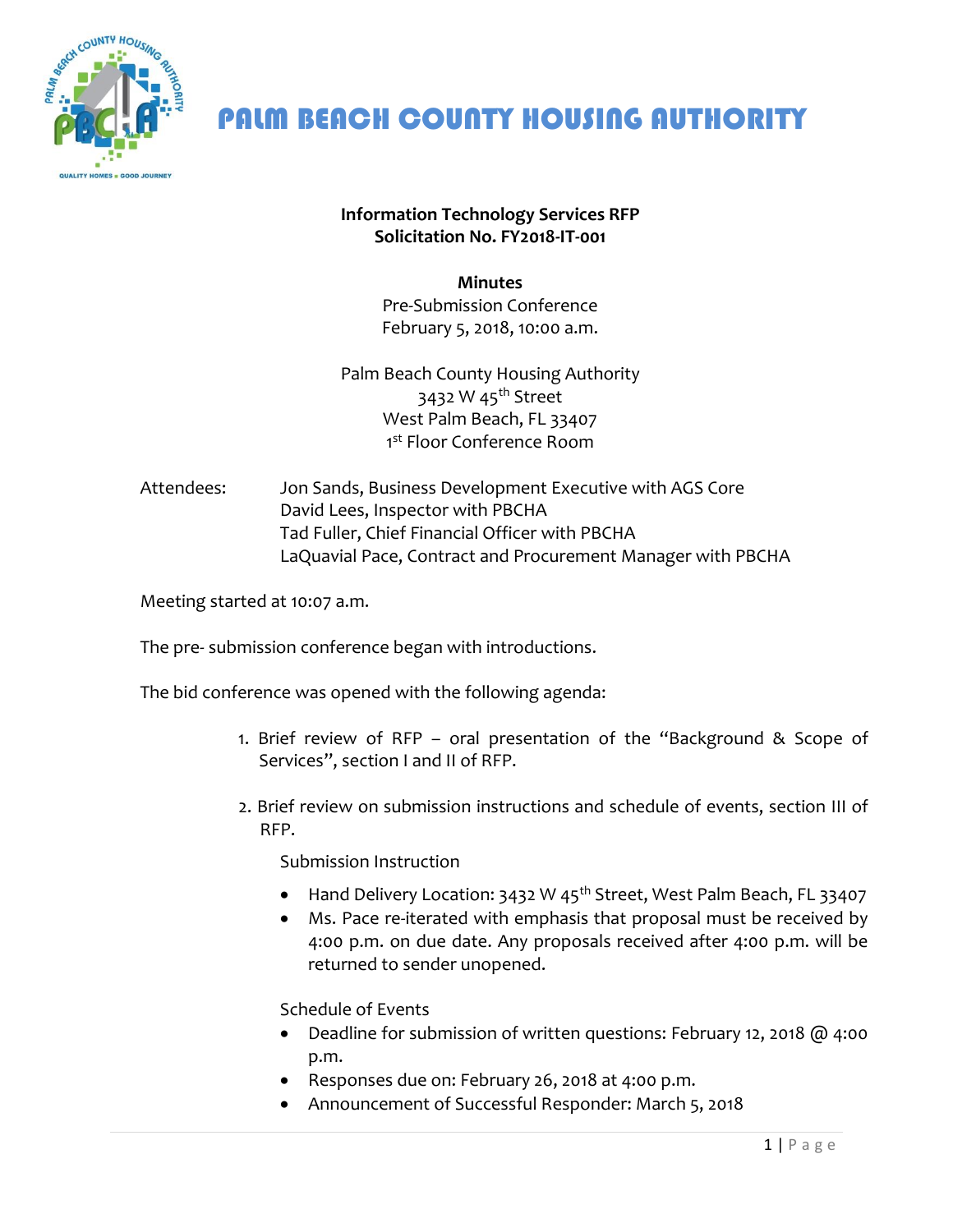- 3. Brief review on Contract Award, "Instruction to Bidders of RFP document provides detailed explanation on all above brief requirements. Bidders are encouraged to carefully read the Request for Proposal (RFP) documents before preparing the proposal."
- 4. Brief review on Submittal Documents Requirements, section IX of the RFP.
- 5. Brief explanation provided on evaluation stages and how proposals should correspond to the evaluation criteria.
- 6. Brief explanation provided on Attachments, "Instruction to Bidders HUD Form 5369-B and HUD Form 5370-C are for informational purpose and should be initialed as acknowledgement that you read both documents. All attachments are part of submittal with your proposal. If you do not submit your attachments, this will deem you none responsive.

## Questions and Answers

- Q1. How many locations are there?
- A1. We have 5 remote locations and the Main Office, which is considered the main hub.
- Q2. Are you looking for four hours per location twice a week?
- A<sub>2</sub>. No, just for the Main Office. This needs to be part of the original Management Service package.
- Q3. In the scope of services, you mention Web Design. Is this maintenance to the existence site? Or is this expanding upon what's already there? Or is there anything that's being scoped out for that at all?
- A3. Our web design is done by another company.
- Q4. In the scoring criteria under Experience, how would it affect our score if we never worked with a Housing Authority?
- A4. Your experience will be based on certifications your engineers have, how much experience they have, what their expertise is in exchange and infrastructure. We need to know if you have the background in working with Public Housing and Government entities.
- Q5. What was keeping the RFP from being awarded last year?
- A5. The RFP was based on an hourly rate and this was not advantageous for the Agency, to take on that expense.
- Q6. So, Is there currently no IT Staff?
- A6. We have a company that we consult with at a monthly rate; they are on a month to month contract.